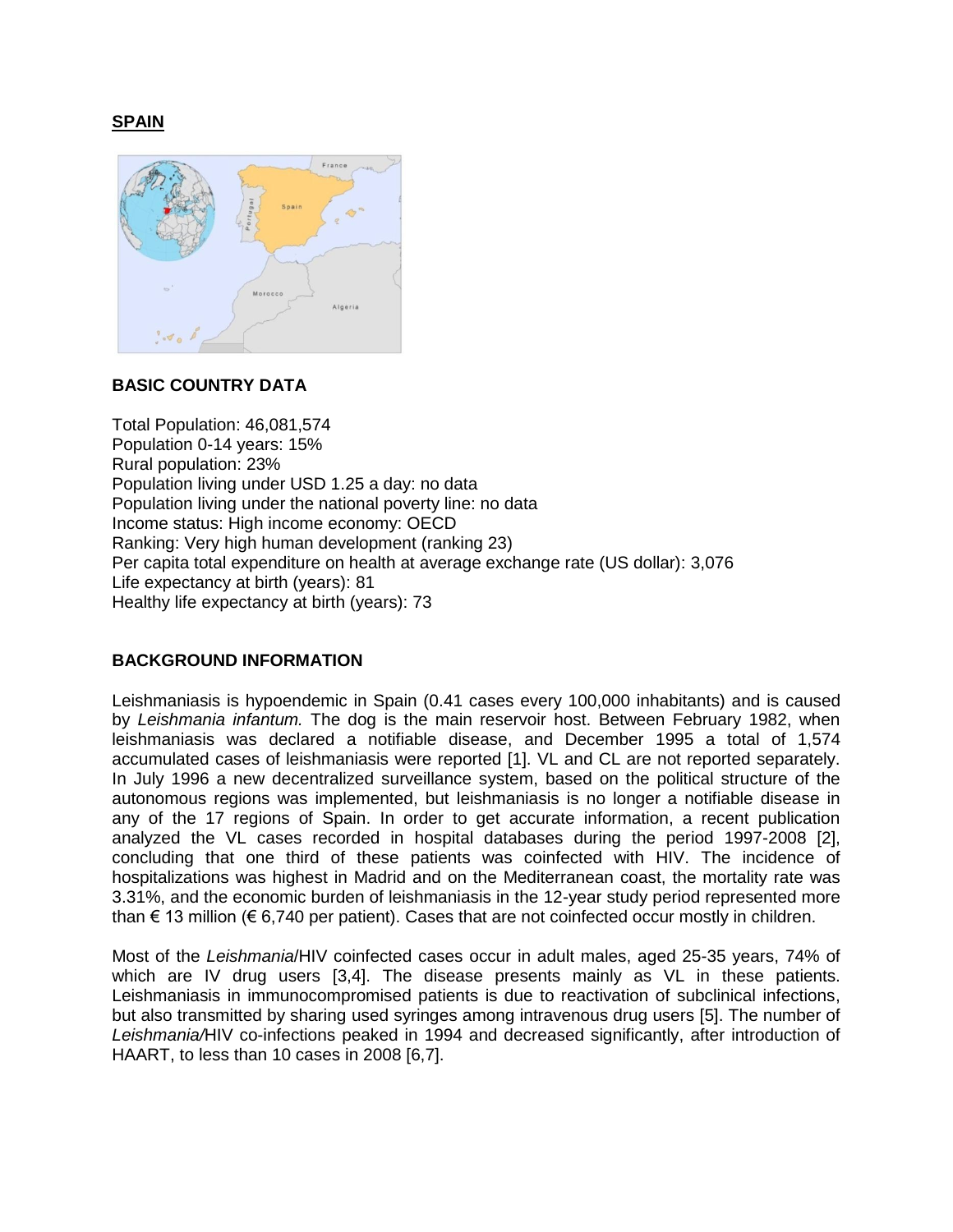CL is less frequent, but there is no accurate information. Cases of CL are rarely reported; only 2% of cases between 1989 and 2008. These cases are estimated to represent only a third of the real number of cases and are treated by dermatologists outside hospitals [1].

Canine VL is endemic and its prevalence varies in the different regions of Spain. Studies in different areas have detected prevalences varying from 4 to 35% seropositive dogs, with 7,8% seropositive dogs in the Madrid region and a high proportion of seropositive dogs not showing any clinical signs of leishmaniasis [8]. The incidence of human leishmaniasis then started to increase in the Madrid area [9], and during 2010 and 2011 an outbreak of both cutaneous and visceral leishmaniasis due to *L.infantum* occurred in the province of Madrid affecting three municipalities. 204 human cases (100 CL and 104 VL) have been reported in this period. Interestingly, hares may be a reservoir since 30% of 138 hares were found infected either in viscera or in skin, and a few of them were able to infect *Ph. perniciosus* by xenodiagnosis. Seropositivity in dogs was found to be 3,6% and 7,9% in two screenings, which equals the normal seroprevalence in this region. Environmental man-made changes may explain the high density of hares (WHO Symposium on Visceral Leishmaniasis Outbreaks, Madrid, March 2012).

# **PARASITOLOGICAL INFORMATION**

| Leishmania pecies | Clinical form | <b>Vector species</b>            | <b>Reservoirs</b> |
|-------------------|---------------|----------------------------------|-------------------|
| <i>intantum</i>   | 7\/I          | P. ariasi<br><i>perniciosus.</i> | Canis familiaris  |

# **MAPS AND TRENDS**

# **Cutaneous and visceral leishmaniasis**



### **Cutaneous and visceral leishmaniasis trend**

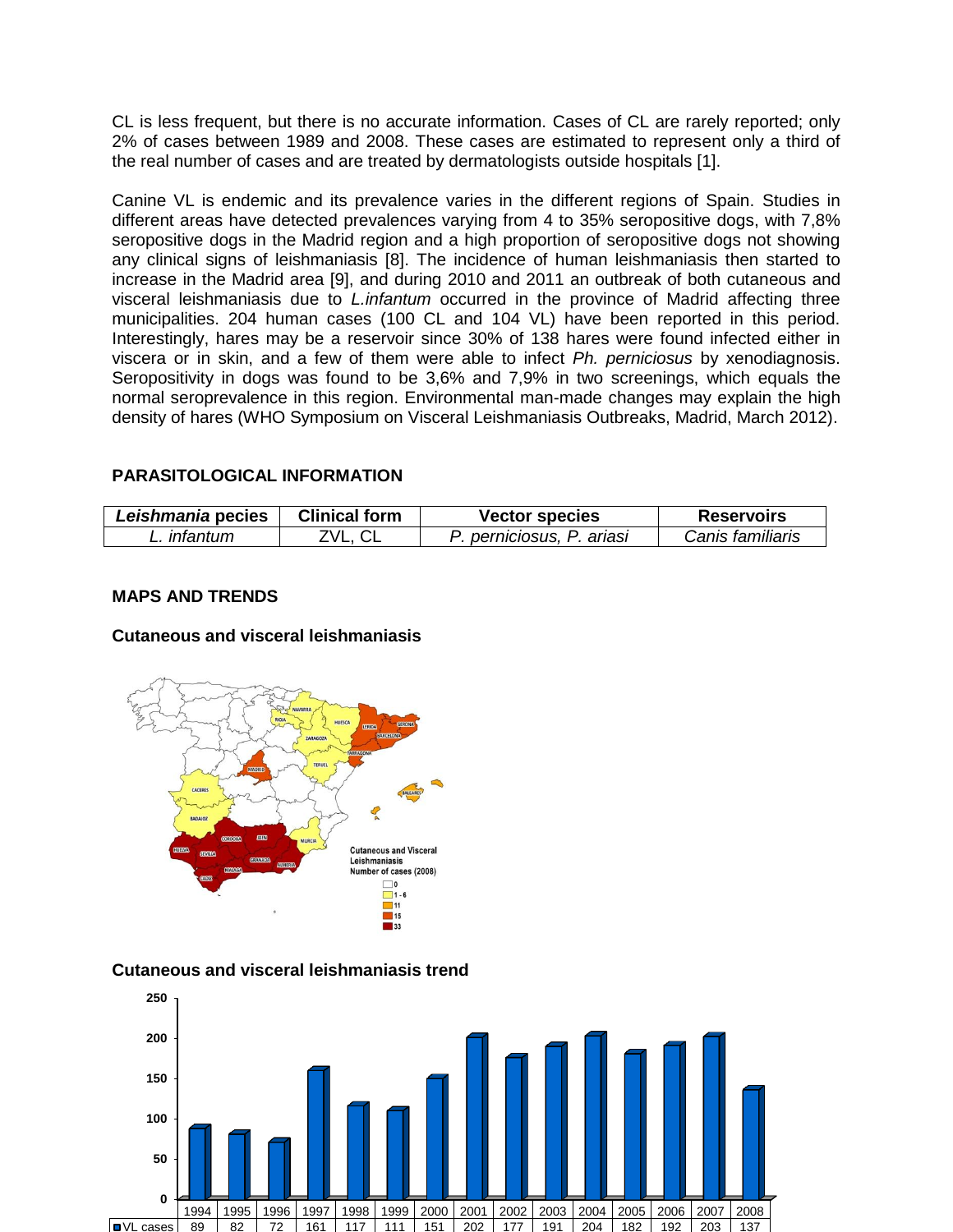### **CONTROL**

The notification of leishmaniasis is not mandatory in the country and there is no national leishmaniasis control program. There is no leishmaniasis vector control program, but some regions carry out control activities. Treatment or sacrifice of infected dogs is recommended by veterinarians. Infected stray dogs are sacrificed.

### **DIAGNOSIS, TREATMENT**

### **Diagnosis**

VL and CL: various serological and parasitological techniques.

#### **Treatment:**

VL: liposomal amphotericin B, 3-5 mg/kg/day, for 3-10 days, or antimonials, 20 mg Sb<sup>v</sup>/kg/day for 28 days. Fatality rate is 5%. Second line treatment with miltefosine.

### **ACCESS TO CARE**

Health care is free in Spain, which includes care for leishmaniasis. Diagnosis is not performed on primary health care level, but in hospitals for VL, and by dermatologists for CL. All patients are thought to have access to care.

### **ACCESS TO DRUGS**

Only pentamidine is included in the National Essential Drug List for VL. Drugs for leishmaniasis are not sold without prescription in pharmacies. Meglumine antimoniate (Glucantime, Sanofi) and liposomal amphotericin B (AmBisome, Gilead) are registered in Spain. Miltefosine is registered for use in dogs, but not for humans.

### **SOURCES OF INFORMATION**

• Dr Luisa Sánchez Serrano, National Center of Epidemiology, Instituto de Salud Carlos III, Ministerio de Ciencia e Innovación. *Leishmaniasis in the European Region, a WHO consultative intercountry meeting, Istanbul, Turkey, 17–19 November 2009.*

1. Alvar J (2001) Lab. Las leishmaniasis. de la biología al control, InterVet S.A.; 2ª ed. 236 págs.